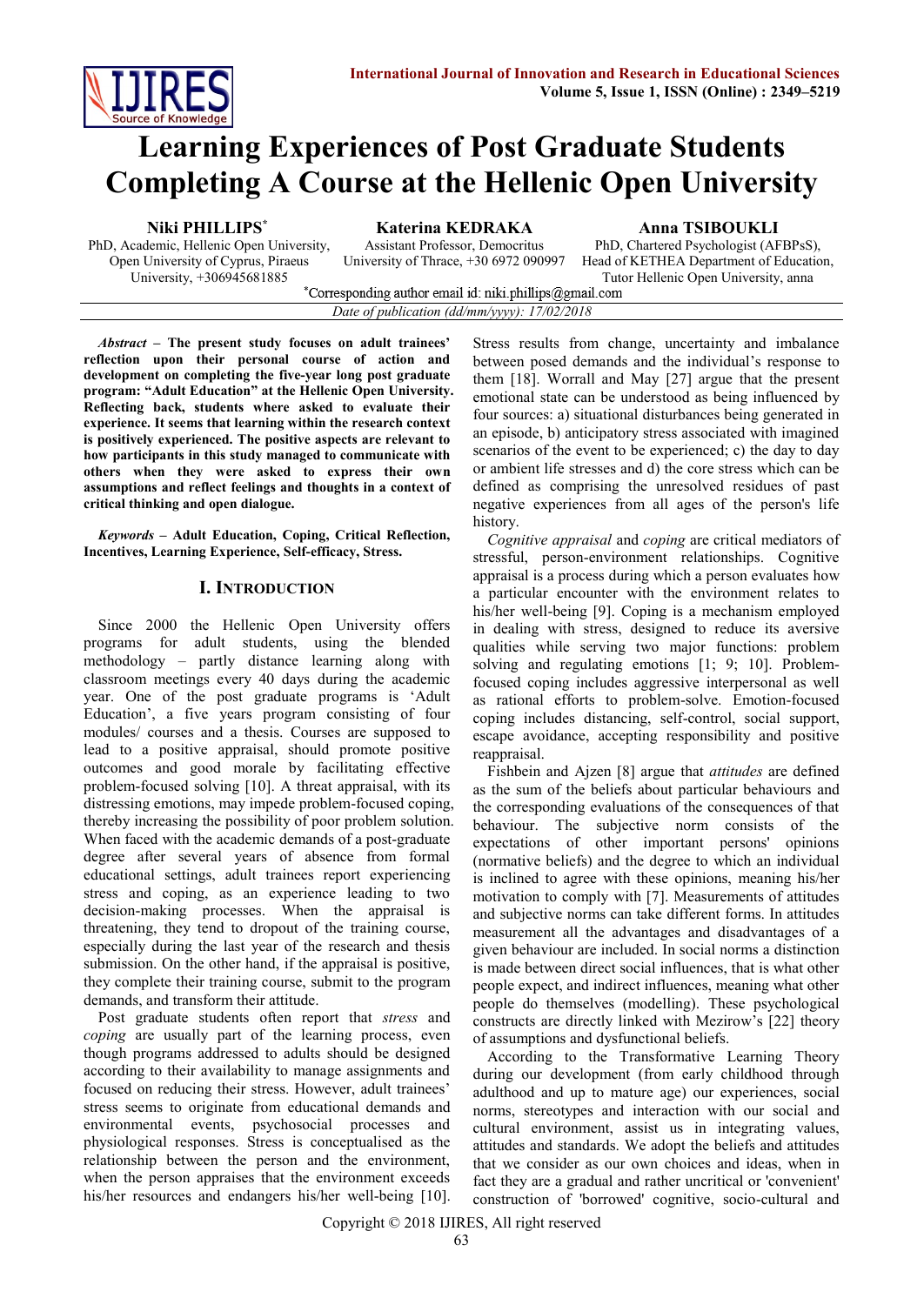

psychological assumptions. Mezirow [22] points out that the assessment of our views, beliefs, values – in other words of our certainties – as well as our emotions, depend on the context - biographical, historical, cultural - in which they are embedded. However, adults are often confronted with the realisation that a particular belief or practice which has been proved as effective, it may fail to provide a solution when we need to deal with a sudden experience, a *disorienting dilemma* as defined by Mezirow [22; 23; 24]. Such a dilemma can be a great starting point for critical reflection, in order to determine whether our beliefs are still valid and functional, or whether our values, perceptions and attitudes towards new events and experiences need to be reviewed and placed in new contexts [19].

Therefore, Mezirow [24] supports that the transformative process of beliefs and perceptions begins directly with a disorienting dilemma, which Kokkos et al [15] define as an internal crisis of individuals, a sense that "something is wrong" in how they add meaning to situations, which forces them to reassess their assumptions. Thus, during a learning process, which does not only aim in instrumental but also in transformative learning, it is primarily needed to be detected whether learners are facing a disorienting dilemma, which they themselves recognise as such and therefore are willing to engage in a process of critically reflecting upon it. The following step is the reassessment of their assumptions in order to transform the "reference framework", meaning the entire thinking structure. Their coping appraisal over the course of study will be affected by adult trainees' *self-efficacy,* defined as the estimation of the effectiveness to reach a desired goal [15]. Self-efficacy expectations are based on previous experiences, on observation of others, on persuasion by others (verbal persuasion, e.g. tutor positive feedback and encouragement or encouragement by fellow students) and on physiological reactions (e.g. stress exhibited in exam situations). Performance accomplishments are the most influential sources of efficacy, followed by vicarious experiences [3].

Expectations, stress level and self-efficacy estimation may affect an adult trainee's decision to dropout of a training course as a response to the disorienting dilemma. Bandura [3] would argue that the decision over the course of action would be determined by *expectancies and incentives*. Expectancies can be environmental cues (beliefs about how events are connected-what leads to what), outcome (that is consequences of one's own actions), and efficacy expectancies about one's own competence to perform the behaviour needed to influence outcomes. Incentives are defined as the value of a particular object or outcome, in this case being the educational achievement and the appraisal and approval of others. Consequently, the behaviour of the trainee adult as a response to the disorienting dilemma will be regulated by consequences or else reinforcements, but only to the extent that these consequences are interpreted and understood by the individual [26].

In order for an adult learner to successfully complete a course (Behaviour) for professional reasons (Outcome), he/she must believe both, that his/her career will benefit (Outcome expectations) and that he/she is capable of completing the course (Efficacy expectations). Selfefficacy relates to beliefs about capabilities of performing specific tasks in particular situations and it does not refer to a personality characteristic or a global trait that operates independently of contextual factors. Individuals' efficacy expectations will vary greatly, depending on the particular task and context, which confronts them. It is therefore inappropriate to characterise a person as having "low" or "high" efficacy, without reference to the specific behaviour and the circumstance with which the efficacy judgment is associated. Bandura [3; 4] argues that perceived efficacy influences all aspects of behaviour, including the acquisition of new behaviour, inhibition of existing behaviour and disinhibition of behaviour.

Self-efficacy also affects people's choices of behavioural settings, the amount of effort they put on a task and the length of time they will persist in the face of obstacles. Finally, self-efficacy affects people's emotional reactions, such as anxiety, distress and thought patterns. Efficacy expectations vary along the dimensions of magnitude, strength and generality. Magnitude refers to the ordering of tasks by difficulty level. Strength refers to a probabilistic judgment, of how certain is one of one's ability to perform a specific task. The generality dimension concerns the extent to which efficacy expectations about a particular situation or experience are generalised to other situations [15]. Bandura [3] underline that "*convictions are determined by one's own actions and they can have any kind of effects on self-efficacy and behaviour. People who regard outcomes as personally determined but who lack the prerequisite skills, would experience low self-efficacy and view activities with a sense of futility*".

The interesting interpretation of the trainee's selfefficacy, as presented by Krumboltz, complements the theory of Social Learning described by Bandura. The learner's feeling of self-efficacy is influenced by: a) genetic origins and special abilities, b) environmental conditions and c) past learning experiences [16]. Thus, adults construct self-observing generalisations, which according to Krumboltz et al. [17], are of three kinds: 1) related to the project adequacy, i.e. whether they have the necessary skills to carry out a project 2) related to interests e.g. "I am interested in literature," which are considered to be products of learning experiences which connect previous learning situations with subsequent ones 3) related to personal values. Krumboltz [16] believes that values, habits, norms and standards have indeed shaped the adult's self-observing generalisations who tends to act based on these assumptions, which, however, they continually adjust by linking past experiences and situations with subsequent ones and with their personal values. Therefore, adults are in a constant process of revision and adaptation of the self-observing generalisations, hence, a lifelong developmental fermenting process (synthesis or compromise) amongst the individual and the social / labour factors, amongst selfperception and reality.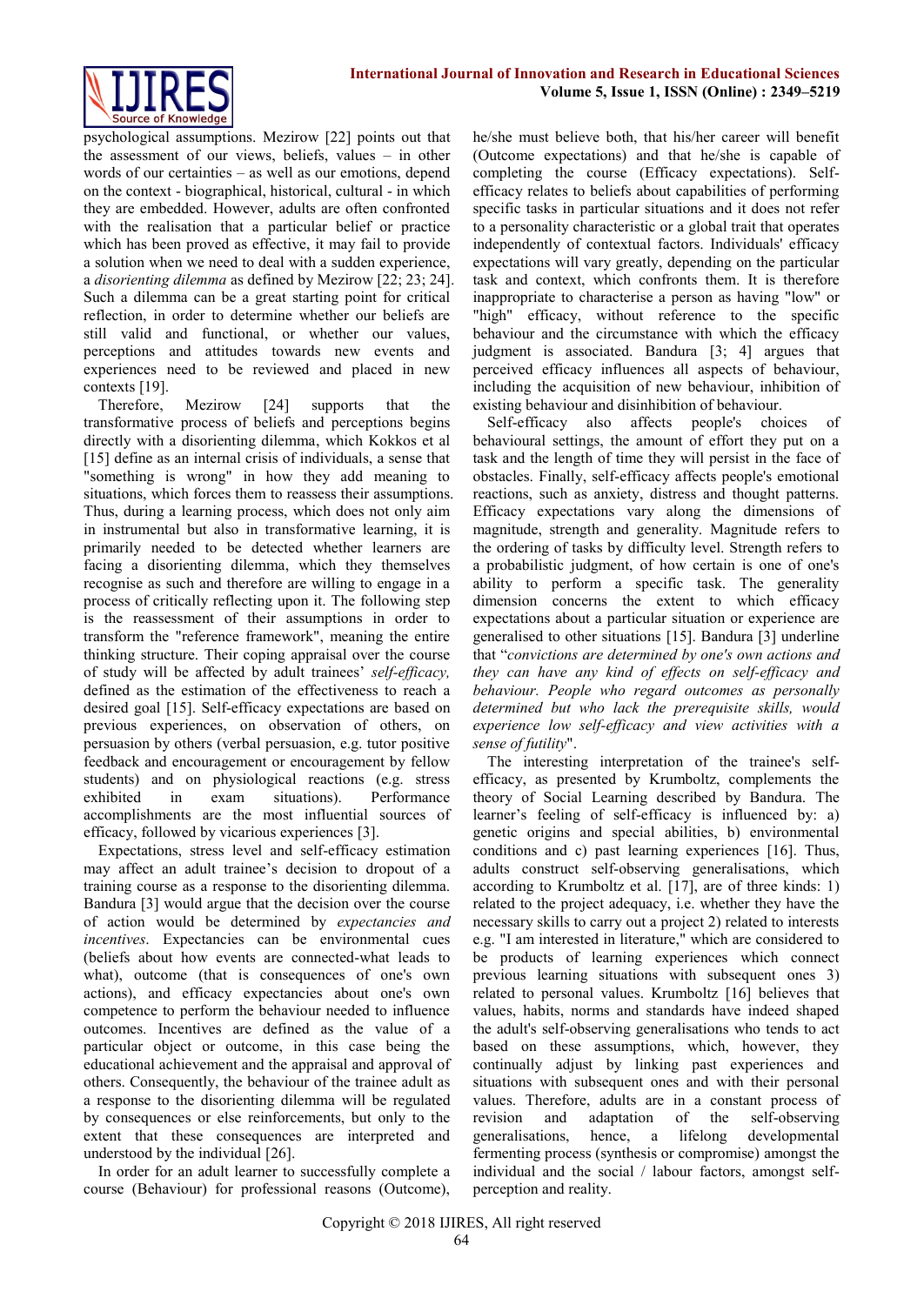

Another relevant concept is that of self-esteem [12]. *Self-esteem* refers to the liking and respect for oneself that has some realistic basis and is based on the evaluation of one's self-worth obtained from the feedback on the effectiveness of behaviour from childhood forward. Selfesteem is positive when the perceived and ideal self are a good match. High self-esteem is a healthy view of the self, one that realistically encompasses shortcomings but without being harshly critical of them. Low self-esteem exhibits an artificially positive attitude to the world, in a desperate attempt to prove to others that the person is adequate. Self-esteem derives from at least five components: social, academic, family, body image and global self-esteem.

Adult trainees often return to the academic arena after many years of absence. They have once more to assess themselves as students. In this process, they have to meet or exceed their own standards for academic achievement. Family, work and professional demands come to interplay with the new challenges of academic work. Most psychologists view positive self-esteem as a central factor in the process of social and emotional adjustment [25]. Positive self-esteem is related to more effective functioning and serves as the foundation for the individual's perceptions of life experiences. Praise and recognition seem to play an important role for adult trainees. Empathy and understanding by the adult trainer can help learners develop valuable skills, for tolerating their frustration when they critically discuss dysfunctional assumptions. For Bandura [4], people through selfreflection question on their experiences, explore their own assumptions and self-beliefs, engage in self-evaluation, and therefore, can change their thinking and behaviour accordingly.

However, radical thought transformation rarely and hardly occurs as a result of an educational program [24]. Hence, the change in one or more *habits of mind* (a set of assumptions regarding an issue,) related to one or more of the participants' "points of view", is considered to be a satisfactory learning outcome. According to Mezirow [22] the adult educator plays a "catalyst" role during the learning process: the facilitator is the one to support and guide the adult learners in order to develop their critical awareness of the origin, characteristics and consequences of their assumptions, so that they can be able to transform their beliefs and become actively involved [5].

## **II. METHODOLOGY**

The purpose of this research, which took place in September 2016, is the analysis of the post graduate students' - adult trainees - reflection upon their personal experience on the five-year long post graduate program in Adult Education at the Hellenic Open University. The research aim was the detection of the most important areas which seem to affect their learning process they have gone through during their post graduate studies. The research question was: What would they consider as significant regarding their learning experience as adult trainees? The qualitative approach has been chosen, since it allows a

deeper analysis and interpretation of feelings, experiences and behaviors. The research tool used was the self descriptive interview. The fifteen students chosen to take part in the research were picked up randomly among 115 who graduated in 2016 and they were asked to orally comment on their learning experience after successfully completing the post graduate program on Adult Education, by answering to the open question: "*How would you describe your learning experience as an adult trainee, now that you have just completed the program?"*. Students who took part were interviewed at the final stage of their post graduate program - that is right after their thesis submission, so to make sure that original and "fresh" feelings were caught. Data was selected through recorded answers, next turned into texts and processed by the content analysis method, which led to four distinct areas that seem significant in this learning process: a) incentives, b) self-efficacy, c) self-esteem and d) stress.

We note, though, that this is a small scale research and by no means do we intend to generalize its conclusions, but we only seek to reach a deeper understanding of the adult trainees' reflection and feelings after completing a post graduate program.

#### **III. ANALYSIS OF THE RESULTS**

In the process of reflecting on their experience during the post-graduate course, most participants revealed the *incentives* defined as the *value* of a particular object or outcome:

> *"…I feel that I can keep improving, that I have now been given the ways to do so, to become better…I feel filled up with knowledge that I can use, that I have the motive to do so…"*

*"... An extremely fascinating year. I really enjoyed it ... it was very intriguing to see how people reacted when they were asked to participate in a survey, how they responded, some tried to avoid me. ... It flowed effortlessly, in other words I enjoyed the topic. And when you love something you do it well, so I enjoyed every stage of the research ... never got bored not even for a moment ..."*

*"... it has generally helped me develop many skills, particularly professional ones, I radically transformed me as a teacher and an educator ... I'm far richer and much more delicate in the way I try to apply and transmit knowledge ... I have experienced this through action. "*

*"... The sense of creativity. What changes, apart from developing knowledge, is the concept of creativity, that you start from zero point and manage to create something, which may have absolute no value to some, but significant value to others, and maybe regarded as greatly important by us. This is invaluable. There are things in life that have a price, have certain value. This is of mythical value, on a personal level of course. The concept of creativity, that I created something."*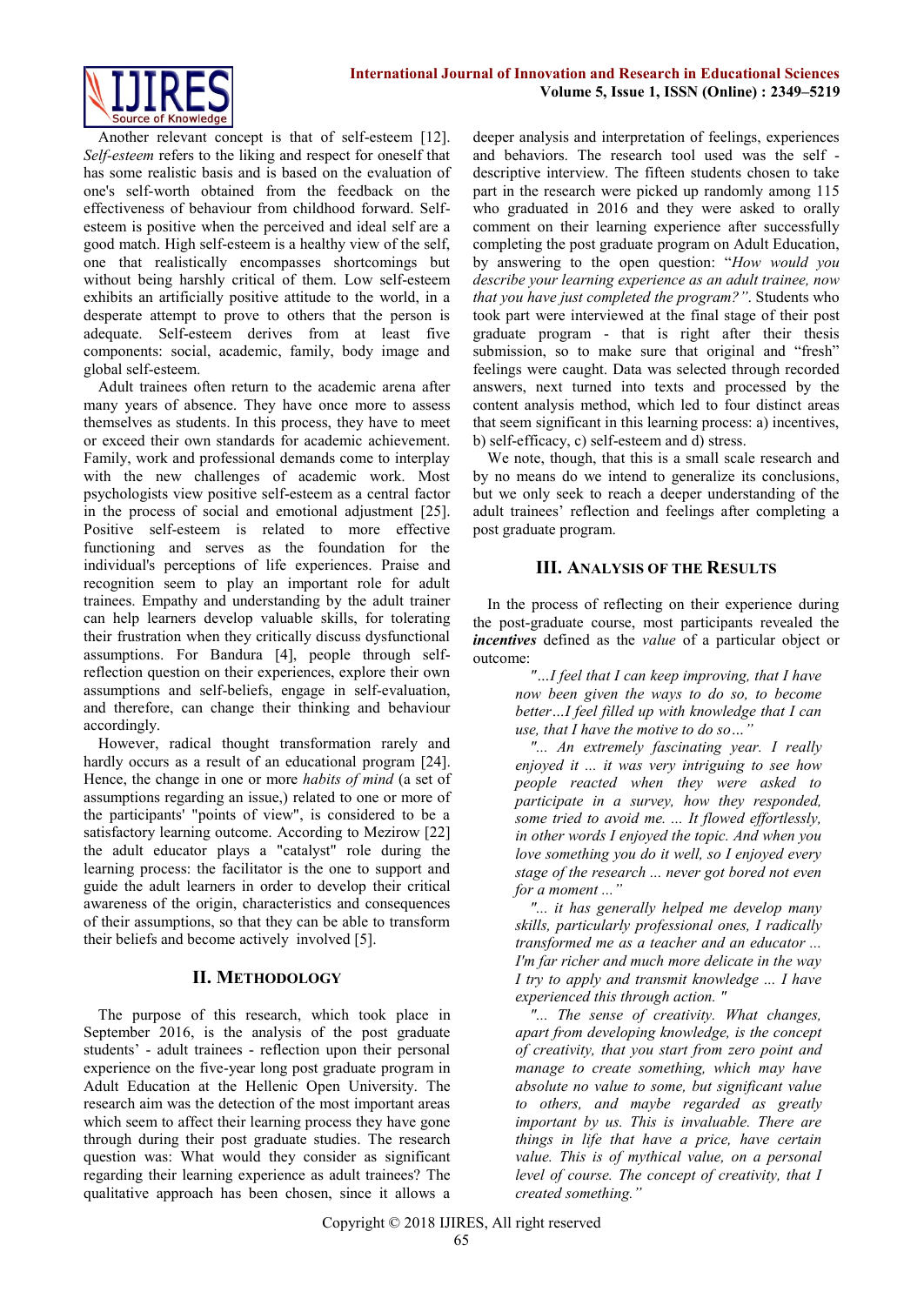

*I started my postgraduate course five years ago and I believe I have gained a lot …I had to "de-learn" my so far knowledge and wanted to "kill" the tutor since whatever I was thinking or writing seemed wrong... I had no idea of the "un-learning" process; I did not know what it was… I have discovered many things, through the assignments and my reading, some of it was executed in a "careless" manner and had no idea why I had to do it… spending your time creatively is obviously beneficial, not on a material level but it "broadens your mind" and takes you to a higher level. Looking back five years ago and comparing with the present you see things differently…"*

Some adult trainees reflect on the experience as a way of developing their own *self-esteem*, a way of closing the gap between the ideal and the perceived self, a way of respecting oneself on some realistic basis and on the evaluation of one's self-worth obtained when the *perceived and ideal* self are a good match:

> *"I did this post-graduate course for personal reasons…I had two babies and was fed-up with babysitting and all those duties which were not mentally stimulating…".*

> *"It was a challenge for me to be able to come in contact with some people, convince them to speak to me, to devote my time to them and work with them ... If I did not make them trust me, they wouldn't talk to me... .. When I interviewed them I was so thrilled, I even shiver now just by thinking about it. You meet some people who had a hard time and share personal things. I believe this is the liveliest part. To apply in practice what you have learned in theory, at university".*

*Self-efficacy* was also mentioned as having affected people's choices, the amount of effort they put on a task, the length of time they persisted when facing obstacles and thought patterns. Their efficacy expectations were more relevant to s*trength, meaning* their probabilistic judgment; of how certain they were of their ability to perform a specific task:

> *"... I would probably do it again…I mean I really enjoyed it… The actual research stage, I liked it very much ... I adopted the researcher's role and surely this is of benefit, you feel that you are doing something important, it's not just one more assignment that you submit in order to complete your degree. ... '').*

> *"…Suffering… sometimes frustration, the feeling that I won't make it. Despite the supervisors' efforts and their assistance, this is a lonely journey ... the amount of work you put into it ... it really needed long hours, it is difficult, stressful and I was deprived by many things.*

> *"I enjoyed it ... I came closer to the educators ... I was astonished .... I learned new things and got inspired ... it opened me up as a person ... It developed me the desire to study the issue of art ... I've now put rationality aside and*

*try to use more emotion in particular situations. ... Nevertheless, it is different to experience various situations and not being able to interpret them than to being able to put them in a good order. I think I have arranged a few things in my personal life as well, on a personal level."* 

**Stress** was another variable that was reported in this process of change, uncertainty and imbalance between the demands made on adult trainees and their ability to respond to them. *Situational disturbances*, *anticipatory stress*, *the day-to-day or ambient life stresses* and *core stress* were all mentioned in the process:

> *"... I struggled a lot ... It was a completely different and new situation to me ... It was stressful ... Sometimes I was questioning myself why I chose to do it ... I believed I couldn't do it, that I will find it very difficult to complete...".*

> *"... The final year was quite troubling... This is when I appreciated the value of non-formal education even more ... the experience which I gained ... There were times I was disappointed ... The courage, the first night, the second night, fatigue was building up. ... There were moments when I thought I could not do it, followed by those in which I managed to complete the task and then I would set the following goal... ".*

> *"... During its course I would say: Oh God, I want it finished, I am so tired... adversities and personal obstacles where too many and I was exhausted. ...".*

> *"... During undergraduate studies I didn't have the chance to do any research, so right from the start I was stressed about how a research is done ....".*

> *"... I have experienced all this with difficulty; I had to be still in bed.... It was demanding...".*

Therefore, since the purpose of this small scale research was to identify the critical reflections and concerns of adult learners in relation to their educational experience in a five-year post-graduate program, results could be grouped in four main significant areas which seem to affect their learning process:

| <b>Incentives</b> | The <i>value</i> or outcome paid on the        |  |  |
|-------------------|------------------------------------------------|--|--|
|                   | educational experience: to gain a post-        |  |  |
|                   | graduate degree leading to professional        |  |  |
|                   | development but also to personal               |  |  |
|                   | achievement in regards to the learning         |  |  |
|                   | process, besides difficulties and obstacles    |  |  |
|                   | experienced but common for all adult           |  |  |
|                   | learners.                                      |  |  |
| Self-efficacy     | How certain they were of their ability to      |  |  |
|                   | perform this specific task, thus graduate,     |  |  |
|                   | which nevertheless seemed to increase          |  |  |
|                   | through the impact of positive standards       |  |  |
|                   | projected, opportunities and expectations      |  |  |
|                   | offered by the educational framework for the   |  |  |
|                   | successful practice of their role as learners. |  |  |
| Self-esteem       | The reflection on the learning experience in   |  |  |
|                   | closing the gap between the ideal and the      |  |  |
|                   | perceived self, of respecting oneself on       |  |  |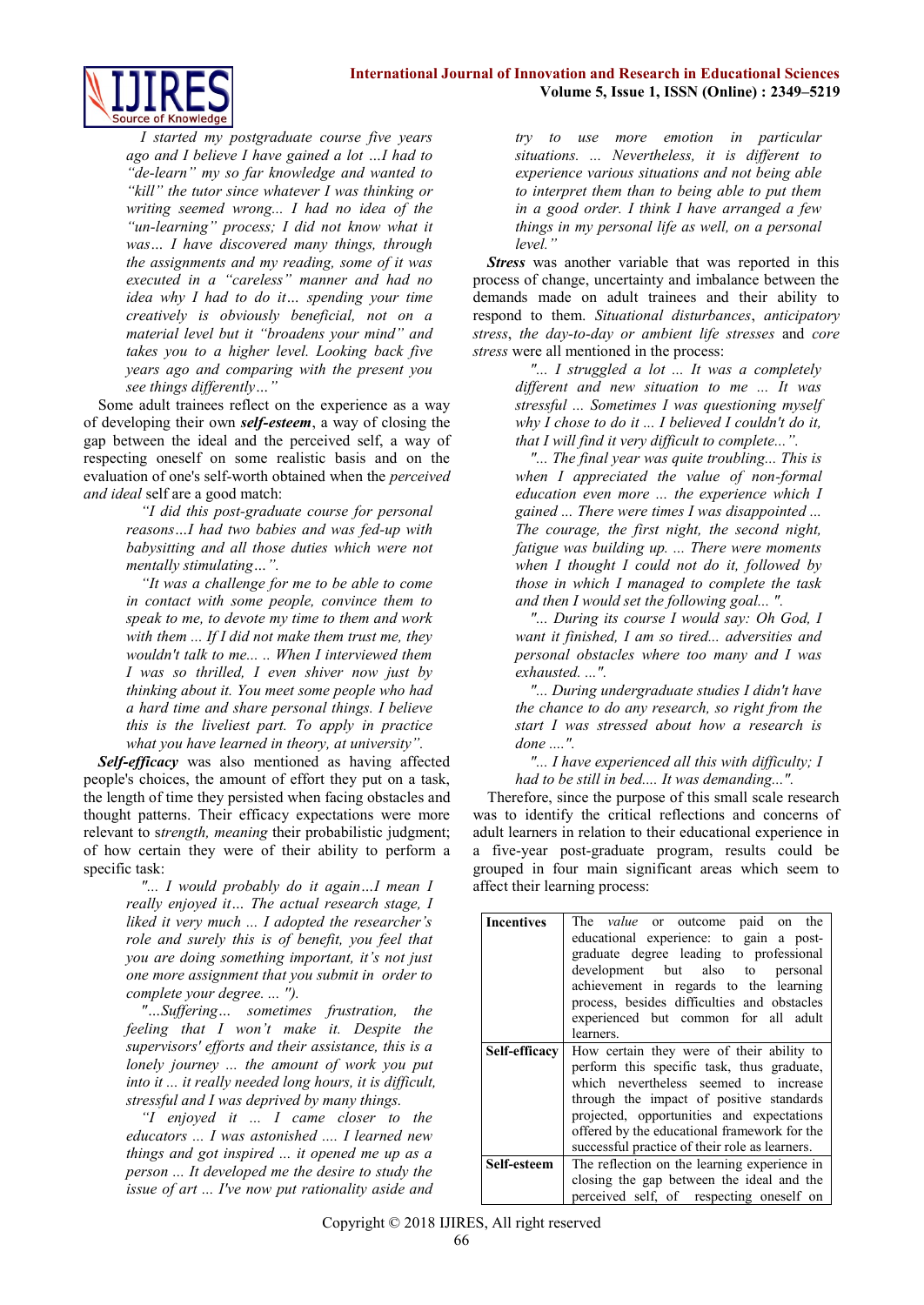

|        | some realistic basis and on the evaluation of<br>one's self-worth obtained when the<br><i>perceived and ideal</i> self become a good<br>match.                                                                                                                                                                                                                                                                                                                                                        |
|--------|-------------------------------------------------------------------------------------------------------------------------------------------------------------------------------------------------------------------------------------------------------------------------------------------------------------------------------------------------------------------------------------------------------------------------------------------------------------------------------------------------------|
| Stress | Caused by obligations, commitments and<br>"adult' responsibilities -such as lack of time<br>and financial efficacy, child care and<br>mobility difficulties, and general barriers<br>alleged by the professional, family, social,<br>and/or their cultural environment, as well as<br>by their anxiety whether they can manage<br>their fears of failure to graduate, all in<br>relevance to the turbulent external<br>environment, due to the severe socio-<br>economic crisis in Greece since 2010. |

#### **IV. DISCUSSION**

Research findings show that the post-graduate students who were interviewed at the final stage of their course completion ('Adult Education', a five-year post-graduate using the blended methodology program at the Hellenic Open University) evaluate themselves positively in relation to self-efficacy and self-esteem as they have managed to achieve their original goals. They reported that their incentive when initiating their studies was to gain a post-graduate degree, while they had given intentions in regards to the learning process. Nevertheless, the program's requirements and the level of stress they have experienced during the course of their study and during exams raised doubts whether they considered themselves able to complete the course, made them feel inadequate and willing to drop out, while feeling both guilty and stressed towards their families. Some were motivated by the satisfaction of an, often, unconscious need, or by acquiring knowledge or participating in learning processes, while others wished to develop particular skills in order to cope with social and professional roles. This confirms Jarvis' position [11] according to which the most common motivators for learning in adulthood are professional development, skills' development, the need to adjust to changes in the work place, the need for socializing, the pursuit of knowledge in order to satisfy particular or repressed desires that failed to be met during one's youth. On the other hand, the difficulties and obstacles experienced by adult learners are classified in three general categories: the ones which derive from the educational context, others arising from the duties and responsibilities of their life conditions and thirdly, internal obstacles [11].

Research participants greatly value the knowledge acquired during their post graduate studies, as well as the indirect knowledge they acquired through their participation in the educational process. It seems as if participants view the course as an educational model incorporated through their social learning, and have characterised it as "good" while it has become some kind of "filter" through which they try to explain the fact that they achieved a particular learning outcome: the acquisition of a postgraduate degree [4].

Self-efficacy seems to have played an important role in the completion of this demanding project. Self-efficacy

increases through the impact of positive standards projected, opportunities and expectations offered by the educational framework for the successful practice of the role as a learner, as well as through the acceptability of their "significant others" - the educators, i.e. Tutors/Advisors of HOU in our case. It also develops through encouragement, praising and affirmation, elements received by the participants for their efforts [15]. Jarvis [11] reports that when adults come to a training course they bring along a smaller or larger experiential and cognitive load which can work either positively if the educational process acknowledges it, or negatively if ignored by the educational context. However, in this particular case, it seems that the learning environment has acted positively towards the learners' success, a key fact for adult learning as noted by Knowles et al. [13]. Moreover, despite the difficulties recorded, this learning experience is characterized as being a positive one, since the learners felt capable of completing their task, motivated by the intense interest caused by the new knowledge and their fulfilled personal values. This confirms the importance of Krumboltz's [16] selfreflective generalisations who interprets self-efficacy as a key factor for the successful completion of the task they had undertaken, i.e. the completion of their Master degree.

Education in adulthood can be hindered by situational factors caused by obligations, commitments and responsibilities which adults confront, such as lack of time and financial efficacy, child care and mobility difficulties, and general barriers alleged by the professional, family, social, and/or their cultural environment [6]. In the current study, the above mentioned factors were reported by the learners; however, they have not been able to demotivate them in relation to completing their Master's degree.

It is worth noting that this research was implemented during the harsh financial crisis experienced by Greece which has also impacted the learners. Therefore, the four sources which influence the emotional state [27] were all present in the current study. Due to the economic crisis, followed by income reduction and high unemployment rates situational disturbances and day to day life stresses were present together with the anticipatory stress associated with imagined scenarios relevant to the difficulties of the present course of their study. In addition, core stress [27] which can be defined as comprising the unresolved residues of past negative experiences from all ages of the person's life history, was also present in relation to managing the learning material as well as in relation to fears of failure in completing the program due to the turbulent external environment. However, despite pragmatic and psychological stress, many participants reported that they had employed significant coping mechanisms, regarded as transactional in a dynamic, mutually reciprocal and bidirectional relationship with the external environment. Cognitive appraisal was a critical mediator of stressful, person-environment relationships and a process through which most participants evaluated whether the completion of their studies could work as a benefit to their self-esteem.

Copyright © 2018 IJIRES, All right reserved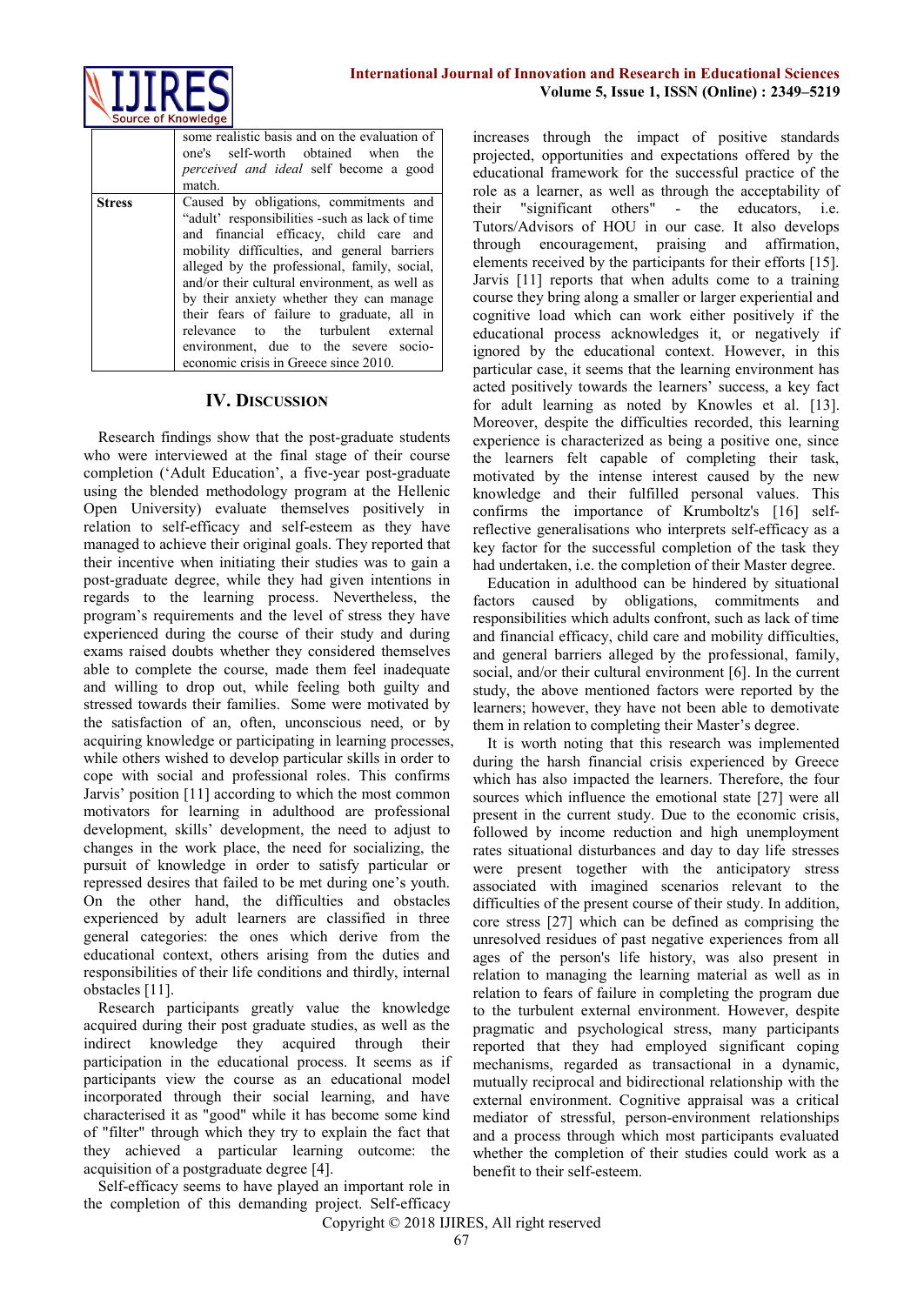

This cognitive appraisal reinforced their efforts to complete their course of study. Despite situational disturbances and day to day life stresses such as financial and family obligations, cognitive appraisal together with personality characteristics including values, commitments, goals and beliefs were employed to overcome obstacles. Secondary appraisal [9] which includes what can be done to overcome or improve the prospects for benefit was also employed in the process of achieving satisfaction and enhancing self-esteem and self-efficacy in accepting and coping with the situation. In this process, most participants reported that they used rational efforts to problem-solve as well as emotion-focused coping that included self-control, seeking social support in family or fellow students, accepting responsibility for their initial decision and positive reappraisal of the situation. Positive reappraisal helped adult trainees to feel satisfied despite their experienced stress and fear of failure [6] and difficulty in revising their views and perceptions about the requirements of a Master's Degree [21]. Learners indicate stress generated by the academic requirements of the postgraduate course and lack of self-efficacy and selfesteem in relation to their ability to cope with program demands. It seems that personal incentives, persistence and focus on a certain goal, accompanied by the need to fulfill their original aims and achieve a high level of education, contributed and strengthened their original decision.

It seems that adult students dealt with a sudden experience, that is the academic demands of this post graduate program along with the personal obstacles they faced during their studies, and this experience could be a disorienting dilemma for them, as defined by Mezirow [22; 23; 24]. What is interesting is that despite stress and their personal restrains and difficulties, they managed to turn this dilemma into critical reflection on their ability to cope with academic as well as personal challenges, thus, this learning experience was a great starting point to reconsider on their beliefs, values, perceptions and attitudes [19].

#### **V. CONCLUSION**

In conclusion, it seems that learning which occurs within the environmental context in which this study took place, could be considered as positive. The positive aspects are relevant to how participants in this study managed to communicate with others when they were asked to express their own assumptions and reflect feelings and thoughts in a context of critical thinking and open dialogue. It could also be considered as positive since within a turbulent environment and during a prolonged crisis, it managed to sustain adult trainees and assist them in their personal course of action. In this context the adult educator seems to play the role of a "catalyst" during the learning process by offering support and guide to adult learners. A future study could focus more on how adult educators can help adult learners, so that they could be able to become actively involved in a coping process which turns life stresses into developmental opportunities.

#### **ACKNOWLEDGMENTS**

We thank our post graduate students of the Hellenic Open University who voluntarily took part in this research.

#### **REFERENCES**

- [1] Aldwin, C., Folkman, S., Schaefer, C., Coyne, J. C., & Lazarus, R.S. (1980). Ways of coping: A process measure. In *meeting of the American Psychological Association, Montreal*, 1012, 0599.
- [2] Bandura, A. (1984). Recycling misconceptions of perceived selfefficacy. *Cognitive Therapy and Research,* 8, 231-255. [https://doi.org/10.1007/BF01172995.](https://doi.org/10.1007/BF01172995)
- [3] Bandura, A. (1986). *Social foundations of thought and action: A social cognitive theory*. Englewood Cliffs, NJ: Prentice Hall.
- [4] Bandura, A. (1977). "Self-efficacy: Toward a Unifying Theory of Behavioural Change", *Psychological Review*, 84(2), 191-215.
- [5] Cranton, P. (2000). Individual differences and transformative learning. In J. Mezirow and Associates (Eds.), *Learning as Transformation: Critical Perspectives on a Theory of Progress* (181–204). San Francisco, CA: Josses-Bass.
- [6] Cross, K.P. (1981). *Adults as Learners*. San Francisco: Jossey-Bass.
- [7] De Vries, H., Dijkstra, M., & Kuhlman, P. (1988). Self-efficacy: the third factor besides attitude and subjective norm as a predictor of behavioral intentions. *Health Education Research,* 3(3), 273-282.
- [8] Fishbein, M., & Ajzen, I. (1975). *Belief, attitude, intention and behavior: An introduction to theory and research*. USA & Canada: Addison Wesley.
- [9] Fleming, R., Baum, A., & Singer, J.E. (1984). Toward an integrative approach to the study of stress. *Journal of personality and social psychology*, 46(4), 939 - 949.
- [10] Folkman, S., Lazarus, R.S., Gruen, R.J., & DeLongis, A. (1986). Appraisal, coping, health status, and psychological symptoms. *Journal of personality and social psychology*, 50(3), 571.
- [11] Jarvis, P. (2004). *Continuing education and training,* Athens: Metaixmio (In Greek).
- [12] Kaplan, H. (1982). Self-attitudes and deviant behavior: New directions for theory and research. *Youth Society*, 14, 185-211.
- [13] Knowles, M.S., Holton, E.F., III, & Swanson, R.A. (1998). *The adult learner* (5th ed.). Houston: Gulf.
- [14] Kok, G., de Vries, H., Mudde, A.N., & Strecher, V.J. (1991). Planned health education and the role of self-efficacy: Dutch research. *Health education research*, 6(2), 231-238.
- [15] Kokkos, A. et al, (2011). *Education through the Arts*, Athens: Metaixmio, (in Greek).
- [16] Krumboltz, J.D. (1979). A social learning theory of career decision making. In: A.M. Mitchell, G.B. Jones, & J.D. Krumboltz (Eds), *Social Learning and career decision making.*  Cranston, Rhode Island: Caroll Press.
- [17] Krumboltz, J.D., Mitchell, A.M., & Jones, G.B. (1978). A social learning theory of career selection. In: J.M. Whiteley, & A. Resnikoff (Eds), *Career counselling.* Monterey, California: Brooks/Cole.
- [18] Lazarus, R., & Folkman, S. (1984). *Stress, Appraisal and Coping*. New York: Springer Publishing.
- [19] Lintzeris, P. (2007). The process of Transformative Learning, *Adult Education*, 12, 6-8. (in Greek).
- [20] Matteson, M.T., & Ivancevich, J.M. (1987). *Controlling Work Stress: Effective Human Resource and Management Strategies*. London: Jossey-Bass.
- [21] McGivney, V. (2004). *The Impact of Preschools in the Community*, London: PreSchool Learning Alliance.
- [22] Mezirow, J. & Associates (2007). *Transformative Learning*, Athens: Metaixmio. (In Greek).
- [23] Mezirow, J. (1991). *Transformative Dimensions of Adult Learning*. San Francisco: Jossey-Bass.
- [24] Mezirow J., & Associates (Eds) (1990). *Fostering Critical Reflection in Adulthood*. San Francisco: Jossey-Bass.
- [25] Pope, H.G., Ionescu-Pioggia, M., Aizley, H.G. & Varma, D.K. (1989). Drug use and life style among college undergraduates in